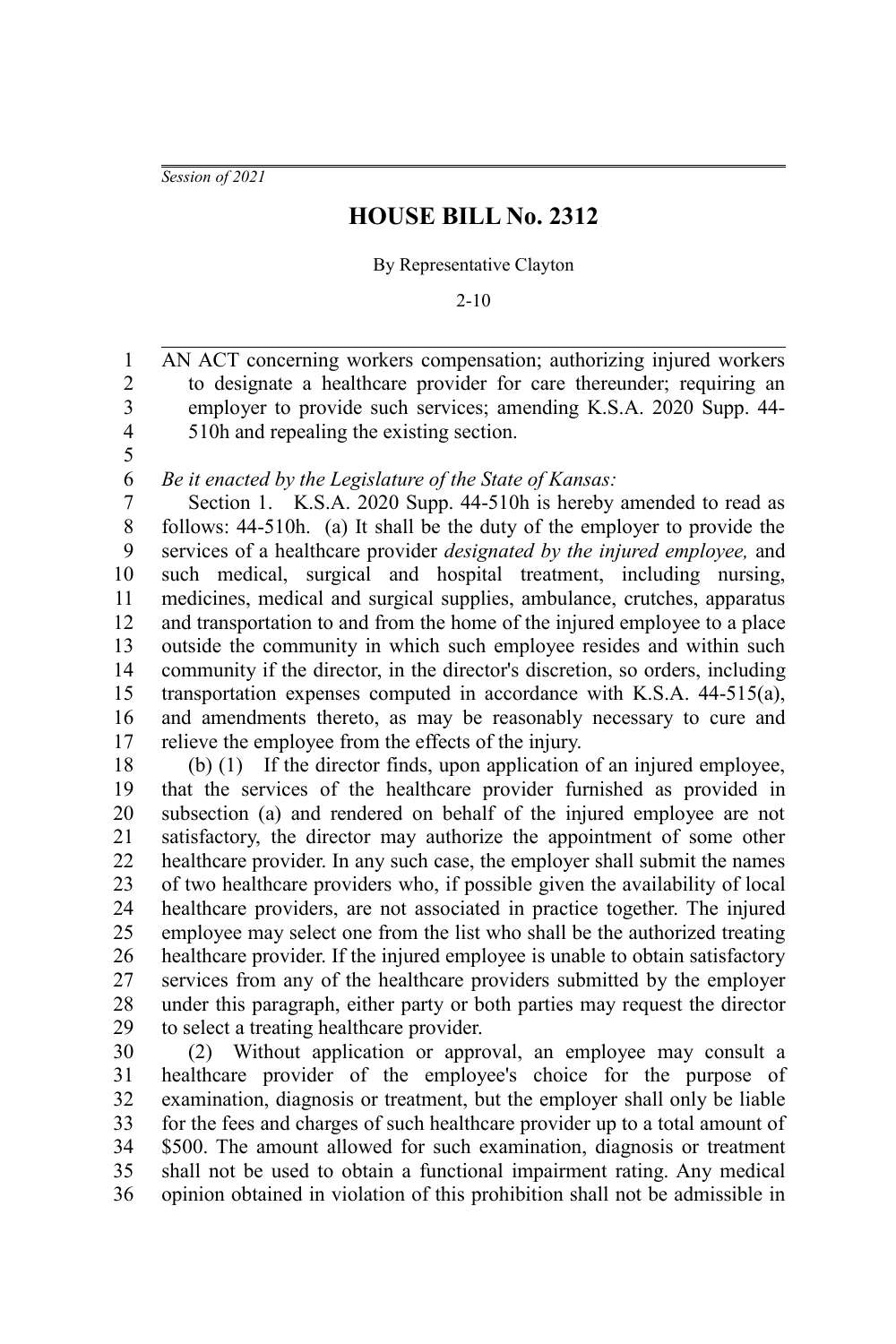any claim proceedings under the workers compensation act. 1

(c) An injured employee whose injury or disability has been established under the workers compensation act may rely, if done in good faith, solely or partially on treatment by prayer or spiritual means in accordance with the tenets of practice of a church or religious denomination without suffering a loss of benefits subject to the following conditions: 2 3 4 5 6 7

(1) The employer or the employer's insurance carrier agrees thereto in writing either before or after the injury; 8 9

(2) the employee submits to all physical examinations required by the workers compensation act; 10 11

(3) the cost of such treatment shall be paid by the employee unless the employer or insurance carrier agrees to make such payment; 12 13

(4) the injured employee shall be entitled only to benefits that would reasonably have been expected had such employee undergone medical or surgical treatment; and 14 15 16

(5) the employer or insurance carrier that made an agreement under paragraph (1) or (3) may withdraw from the agreement on 10 days' written notice. 17 18 19

(d) In any employment to which the workers compensation act applies, the employer shall be liable to each employee who is employed as a duly authorized law enforcement officer, firefighter, an emergency medical service provider as defined in K.S.A. 65-6112, and amendments thereto, or a member of a regional emergency medical response team as provided in K.S.A. 48-928, and amendments thereto, including any person who is serving on a volunteer basis in such capacity, for all reasonable and necessary preventive medical care and treatment for hepatitis to which such employee is exposed under circumstances arising out of and in the course of employment. 20 21 22 23 24 25 26 27 28 29

(e) It is presumed that the employer's obligation to provide the services of a healthcare provider and such medical, surgical and hospital treatment, including nursing, medicines, medical and surgical supplies, ambulance, crutches, apparatus and transportation to and from the home of the injured employee to a place outside the community in which such employee resides and within such community if the director, in the director's discretion, so orders, including transportation expenses computed in accordance with K.S.A. 44-515(a), and amendments thereto, shall terminate upon the employee reaching maximum medical improvement. Such presumption may be overcome with medical evidence that it is more probably true than not that additional medical treatment will be necessary after such time as the employee reaches maximum medical improvement. As used in this subsection, "medical treatment" means only that treatment provided or prescribed by a licensed healthcare provider and 30 31 32 33 34 35 36 37 38 39 40 41 42 43